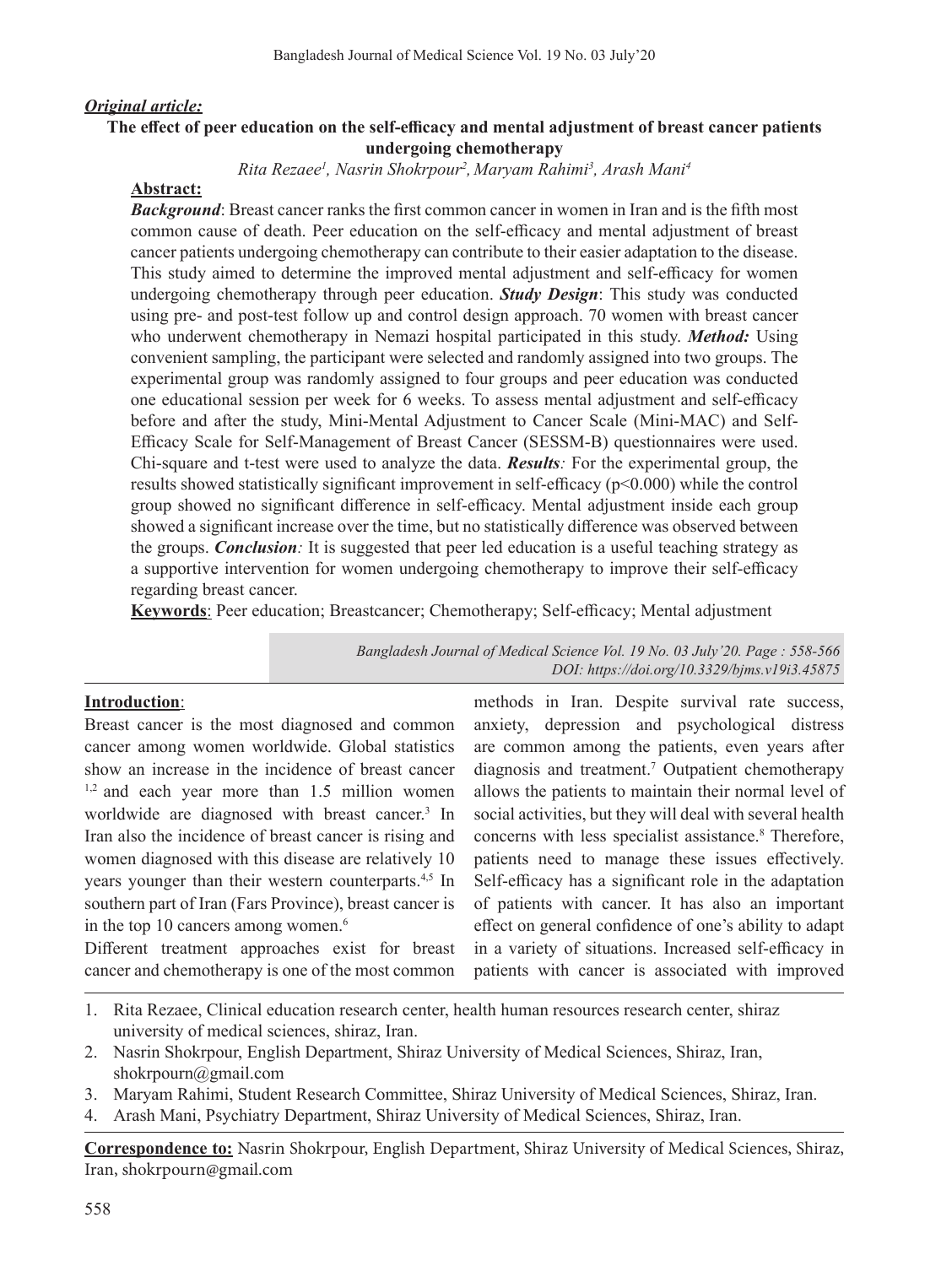psychological adjustment<sup>9-11</sup> and self-management behavior, such as physical activity.<sup>12</sup>

Currently, peer education is used in diverse settings among different groups of patients that support the use of non-professional providers as peers.13-14 Visiting patients with the same diagnosis and concerns brings relief and assurance; they feel empathy to each other and would share and discuss their experiences.<sup>15</sup>

Psychosocial support for cancer patients is an important component of care, and peer support is known as an effective strategy for meeting the needs of cancer patients. Peer support refers to the emotional and practical support of patients with similar experience. It is useful through increasing adaptability, resilience, reduction of anxiety and above all by providing a sympathetic environment acceptable by patients to share their experiences.<sup>16</sup>

Considering the increased rate of breast cancer and time allocation limitation of physicians to talk and educate patients, this study aimed to highlight the effect of peer education on self-efficacy and mental adjustment for women with breast cancer who had undergone chemotherapy in Nemazi hospital, Shiraz, which is the main center for outpatient chemotherapy in Fars Province.

## **Methods**:

This is an interventional study, using pre-post follow up and control group design aiming to measure the effect of peer lead education on the self-efficacy and mental adjustment of women undergoing chemotherapy after breast cancer diagnosis.

By convenience sampling method, the participants were randomly divided into two experimental and control groups. All patients met the inclusion criteria as stage one to three breast cancer and were currently undergoing chemotherapy. Exclusion criteria were having another type of malignancy and psychological problem.

To detect the statistical difference between the groups with significance of  $p \le 0.05$ , seventy women were selected and randomly assigned into experimental (32 patients) and control (29 patients) groups. Nine patients withdrew from the study.

Self-efficacy was measured using the SESSM-B<sup>1</sup> at two points in time: before and one month after the intervention in both groups. The instrument used was developed by Korean National Cancer Center and demonstrated a concurrent validity with healthrelated quality of life scale, EORTC QLQ-C30 & BR23. The internal consistency, Cronbach's alpha,

1 Self-Efficacy Scale for Self-Management of Breast cancer

was 0.78.<sup>8,14</sup>

Mental adjustment of patients was measured using the Mini-MAC<sup>2</sup>, which is an instrument for assessing the mental adjustment of patients with cancer; it includes 29 items in five dimensions of Helplessness/ Hopelessness (HH), Anxious Preoccupation (AP), Fighting Spirit (FS), Avoidance (AV) and Fatalism (F), Adaptive coping (being measured by FS, AV, and F) and Maladaptive coping (being measured by HH and  $AP$ ).<sup>15</sup>

After translation and back translation of the instruments, three experts (one oncologist and two psychologists) confirmed the validity of the final Persian script. The internal consistency, Cronbach's alpha coefficient of SESSM-B and Mini-MAC were calculated 0.78 and 0.87. In both instruments, a higher score shows a better condition or a better selfefficacy and adjustment.

The experimental group was divided into four subgroups of eight patients, carried out in two stages. In the first stage and based on the oncologist's opinion, 4 of the patients with at least two years remission after chemotherapy and able to communicate with others were selected as the peer educators. The content of their training was about the concept of cancer, breast cancer, treatment, adaptation to disease, and self-management. The training was performed in 6 sessions and each session lasted for one hour. Two experts in psychology and oncology conducted the training sessions. In the second stage, peer educators went to the groups and in a supportive and friendly environment guided the patients. For each group, six sessions on a weekly basis for six weeks were conducted. Each session took about one hour based on the group's need. The control group did not receive any intervention and after the data collection they received an educational pamphlet.

**Ethical Considerations:** University Review Board and Ethics Committee of Shiraz University of Medical Sciences approved the study. The purpose of the study, voluntary participation, confidentiality and freedom to withdraw at any time were explained to the participants and written consent was obtained from all the patients. The study was performed in the main center of chemotherapy for breast cancer in Shiraz (Nemazi Hospital) which is affiliated to Shiraz University of Medical Sciences.

# **Results:**

Demographic and baseline characteristics of the experimental and control groups are presented in Table 1. The results showed that experimental and

2 Mini-Mental Adjustment to Cancer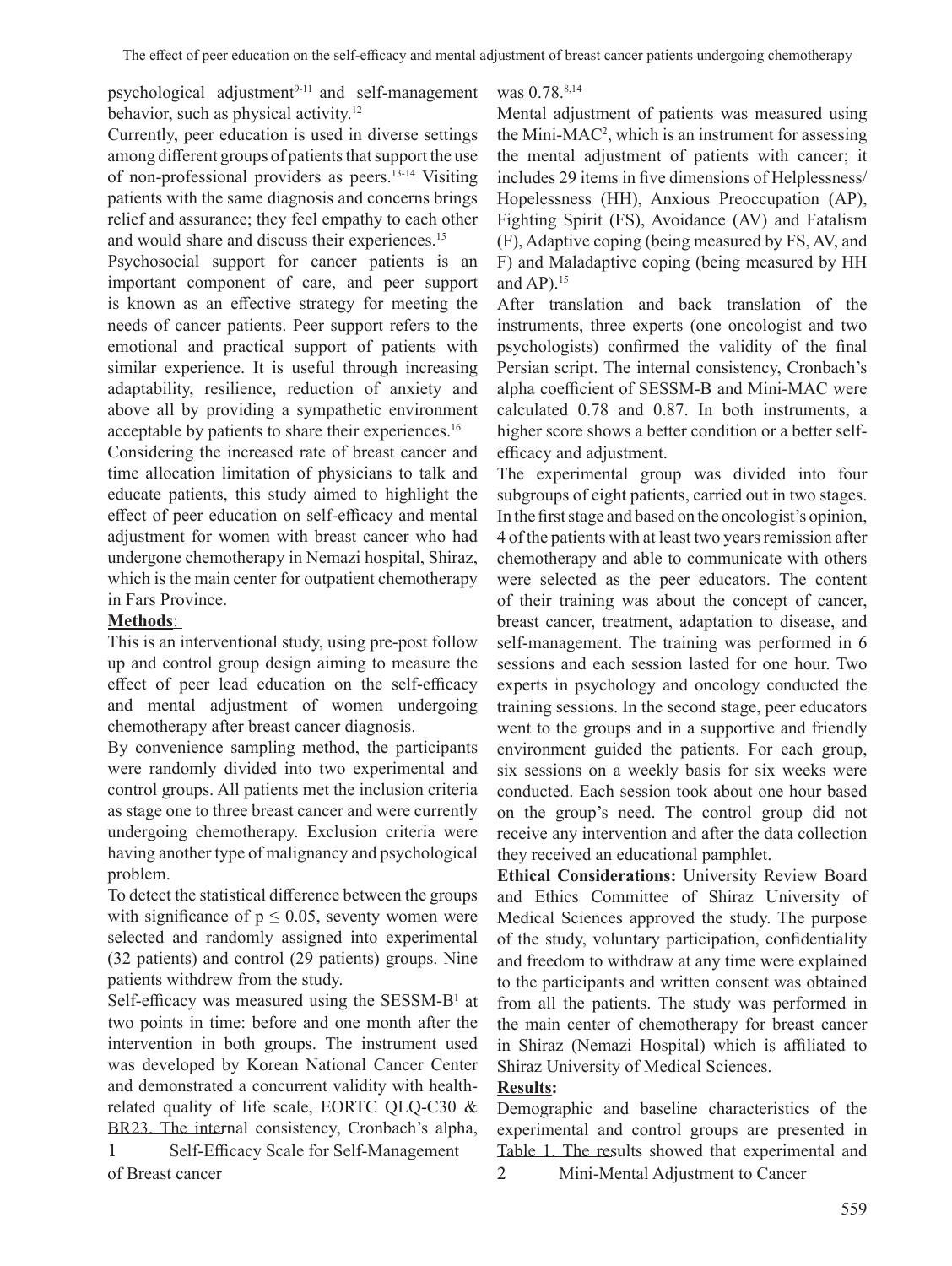control groups were matched in age, marital status and educational level. The majority of participants were aged between 36 and 55, and approximately 80% of them were married. There was no significant difference in the demographic characteristics between the two groups, as shown in Table 1a, b, c.

**Table 1-a. Demographic characteristics of the study sample in groups (age)**

|              | Group           |       |           |           |           |         |
|--------------|-----------------|-------|-----------|-----------|-----------|---------|
| $\mathbf{p}$ | Mean<br>SD))    | >55   | $46 - 55$ | $36 - 45$ | $25 - 35$ |         |
| 0.276        | 49.03<br>(8.26) | 5     | 14        | 9         |           | Control |
|              |                 | 17.2% | 48.3%     | 31%       | 3.4%      | 29      |
|              | 46.31<br>(9.41) | 7     | 9         | 11        | 5         | Case    |
|              |                 | 21.9% | 28.1%     | 34.4%     | 15.6%     | 32      |



|                   | Group                   |                |                      |                |
|-------------------|-------------------------|----------------|----------------------|----------------|
| P<br>(chi square) | University<br>education | <b>Diploma</b> | Less than<br>diploma |                |
|                   | 6                       | 9              | 14                   | <b>Control</b> |
| 0.604             | 20.7%                   | 31%            | 48.3%                | 29             |
| (1.009)           | 8                       | 12             | 11                   | Case           |
|                   | 25.8%                   | 38.7%          | 35.5%                | 32             |

**Table 1-c. Demographic characteristics of the study sample in groups (marital status)**

|         | Group              |                |               |           |         |  |
|---------|--------------------|----------------|---------------|-----------|---------|--|
| P value | Divorced-<br>widow | <b>Married</b> | <b>Single</b> | $25 - 35$ |         |  |
|         | 3                  | 24             | 2             | 1         | Control |  |
| 0.88    | 10.3%              | 82.8%          | 6.9%          | 3.4%      | 29      |  |
|         | 3                  | 26             | 3             | 5         | Case    |  |
|         | 9.4%               | 81.3%          | 9.4%          | 15.6%     | 32      |  |

In order to assess the two groups' homogeneity in terms of self-efficacy and mental adjustment, independent t-test was performed and the results showed similarity in and between both groups before the intervention. There was no statistically significant difference in selfefficacy  $)p=0.644$ ) and mental adjustment ( $p=0.234$ ) between the two groups (Table 2).

|  |  |  | Table 2: Mean scores of mental adjustment and   |  |
|--|--|--|-------------------------------------------------|--|
|  |  |  | self efficacy in groups before the intervention |  |

| p-value T |       | <b>SD</b>   | Mean        | Group        |                          |
|-----------|-------|-------------|-------------|--------------|--------------------------|
|           |       |             | $0.53$ 2.99 | Control      |                          |
| 0.234     | 1.203 | $0.45$ 3.14 |             | Intervention | <b>Mental adjustment</b> |
|           |       |             | 0.51 3.47   | Control      |                          |
| 0.644     | 0.465 |             | $0.62$ 3.54 | Intervention | Self efficacy            |

As the results revealed, both groups were similar based on mental adjustment and self efficacy before the intervention (Table 2), but Table 3 presents a significant difference between mean scores of mental adjustment in the intervention group  $(p \le 0.000)$ and control group  $(p=0.002)$ ; also, the mean score of mental adjustment after the intervention was significantly increased in both groups. However, comparison of the mean difference of mental adjustment scores between the intervention and control groups showed that there was no significant difference between the two groups ( $p=0.185$ ), as shown in Table 3.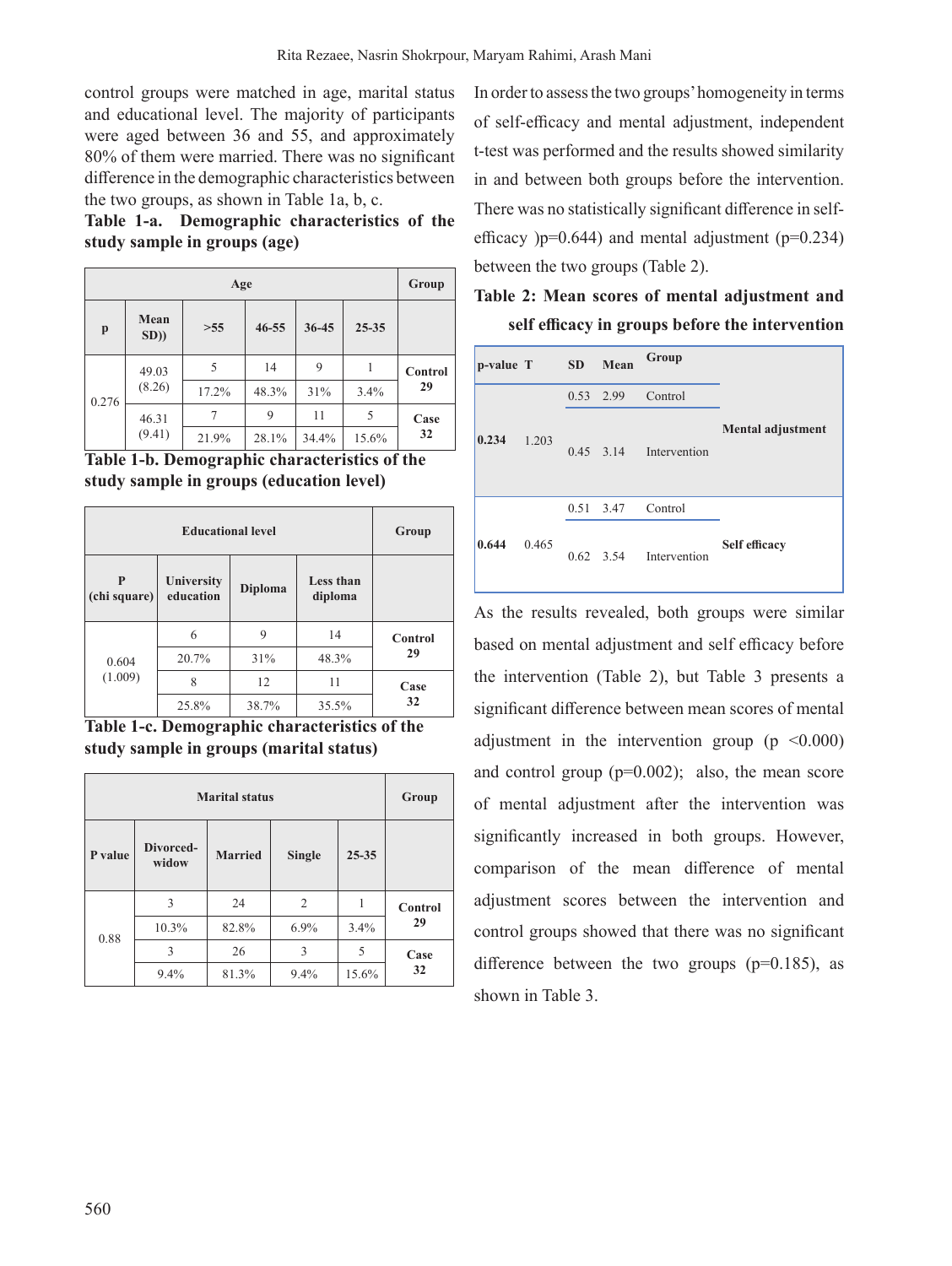The effect of peer education on the self-efficacy and mental adjustment of breast cancer patients undergoing chemotherapy

|              |      |           |                        | $\mathbf{P}$ |      |      | Post test |      | Pre test | Group        |                   |
|--------------|------|-----------|------------------------|--------------|------|------|-----------|------|----------|--------------|-------------------|
| $\mathbf{p}$ | T    | <b>SD</b> | <b>Mean difference</b> |              | T    |      | Mean      | SD   | Mean     |              | <b>Variables</b>  |
|              |      | 0.25      | 0.26                   | 0.000        | 5.81 | 0.32 | 3.41      | 0.45 | 3.14     | Intervention | Mental adjustment |
| 0.185        | 1.32 | 0.27      | 0.17                   | 0.002        | 3.32 | 0.37 | 3.16      | 0.53 | 2.99     | Control      |                   |
|              |      | 0.44      | 0.71                   | 0.000        | 9.17 | 0.31 | 4.25      | 0.62 | 3.54     | Intervention |                   |
| 0.000        | 7.43 | 0.43      | $-0.12$                | 0.145        | 1.49 | 0.4  | 3.35      | 0.51 | 3.47     | Control      | Self efficacy     |

**Table 3: Mental adjustment and self-efficacy mean scores in groups before and after the intervention**

г

Table 4 displays the change process regarding different dimensions of mental adjustment in the groups before and after the intervention.

| Table 4. Comparison of mental adjustment mean scores in the groups before and after the |  |  |
|-----------------------------------------------------------------------------------------|--|--|
| intervention                                                                            |  |  |

|                          |              | Pre test |           | Post test      |           |      |              |                        |           |      |              |
|--------------------------|--------------|----------|-----------|----------------|-----------|------|--------------|------------------------|-----------|------|--------------|
| <b>Dimensions</b>        | Group        | Mean     | <b>SD</b> | Mean           | <b>SD</b> | T    | $\mathbf{P}$ | <b>Mean difference</b> | <b>SD</b> | T    | $\mathbf{P}$ |
| Helpless                 | Control      | 3.09     | 0.69      | 3.2            | 0.5       | 1.29 | 0.206        | 0.1                    | 0.43      |      |              |
| Hopeless                 | Intervention | 3.29     | 0.55      | 3.58           | 0.35      | 4.78 | 0.000        | 0.28                   | 0.33      | 1.8  | 0.07         |
| Anxious<br>Preoccupation | Control      | 2.52     | 0.64      | 2.78           | 0.46      | 3.04 | 0.005        | 0.26                   | 0.46      | 0.92 | 0.36         |
|                          | Intervention | 2.64     | 0.72      | $\overline{3}$ | 0.64      | 4.87 | 0.000        | 0.36                   | 0.42      |      |              |
| Fighting                 | Control      | 3.07     | 0.57      | 3.34           | 0.51      | 3.26 | 0.003        | 0.27                   | 0.44      | 0.98 |              |
| Sprit                    | Intervention | 3.37     | 0.57      | 3.52           | 0.4       | 1.54 | 0.132        | 0.14                   | 0.53      |      | 0.33         |
| Cognitive                | Control      | 2.96     | 0.75      | 3.02           | 0.66      | 0.47 | 0.639        | 0.05                   | 0.61      |      | 0.08         |
| avoidance                | Intervention | 3.1      | 0.64      | 3.4            | 0.48      | 3.76 | 0.001        | 0.29                   | 0.44      | 1.75 |              |
|                          | Control      | 3.53     | 0.57      | 3.71           | 0.42      | 2.4  | 0.019        | 0.17                   | 0.37      |      |              |
| Fatalism                 | Intervention | 3.56     | 0.51      | 3.76           | 0.28      | 3    | 0.005        | 0.2                    | 0.38      | 0.32 | 0.74         |

As shown in the Table, in the control group the scores of anxious preoccupation ( $p=0.005$ ), fighting sprit ( $p=0.003$ ), and fatalism ( $p=0.019$ ) and in the intervention group the scores of hopeless, helpless, anxious preoccupation (p=0.000), cognitive avoidance ( $p=0.001$ ), and fatalism ( $p=0.005$ ) were

significantly different. The difference between the self adjustment mean scores before and after the intervention was not significantly different in any of the dimension of self adjustment before and after the intervention in both groups.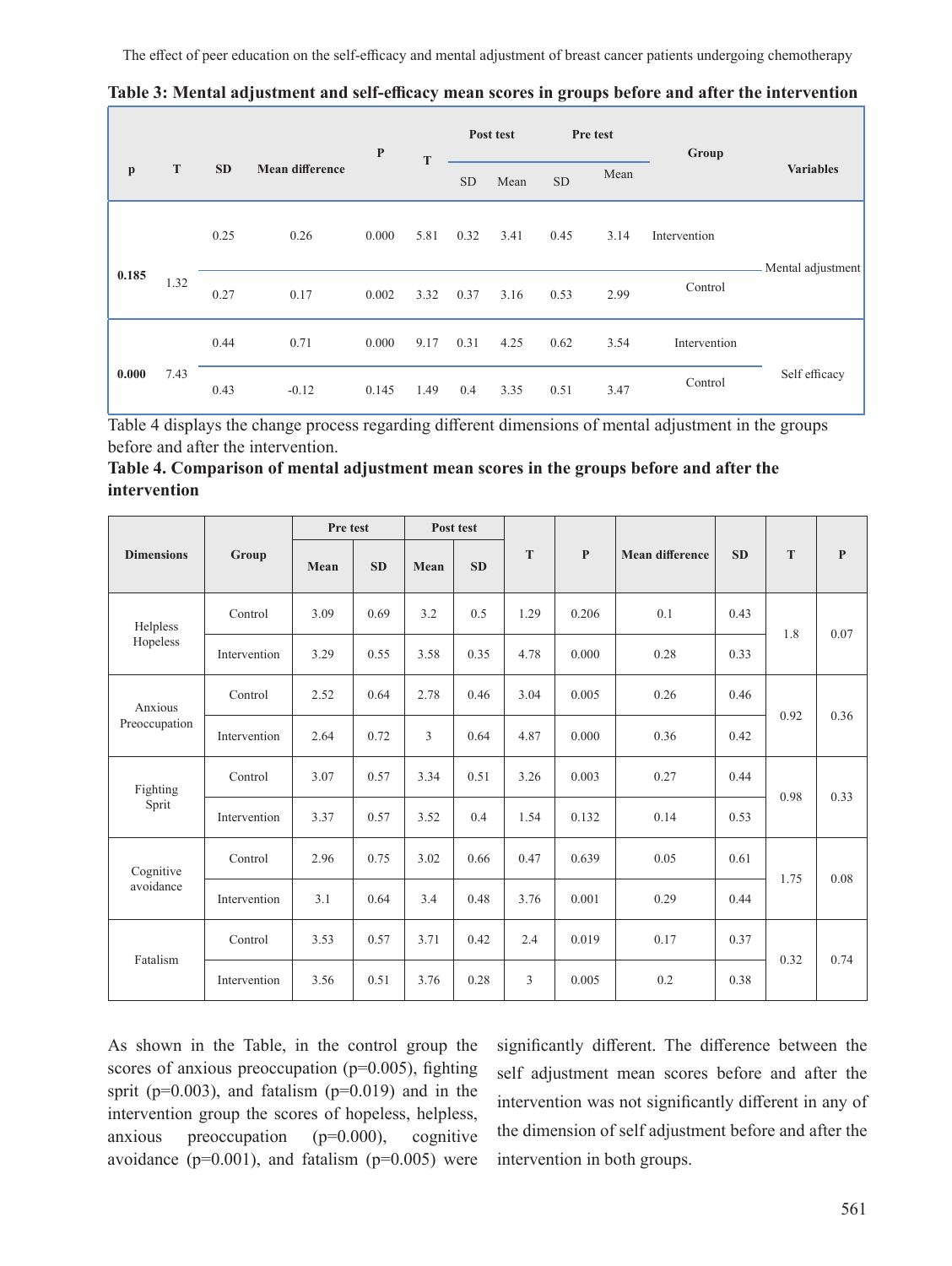| <b>Independent Test</b><br>Between 2 group<br>(Post-test) |         | Case                     |                         |              |                          |                         |               |
|-----------------------------------------------------------|---------|--------------------------|-------------------------|--------------|--------------------------|-------------------------|---------------|
| < 0.001                                                   |         | Self-management          |                         |              |                          |                         |               |
|                                                           | P       | Post-test<br>mean(SD)    | Pre-test<br>mean $(SD)$ | $\mathbf{P}$ | Post-test<br>mean $(SD)$ | Pre-test<br>mean $(SD)$ | Self-Efficacy |
|                                                           | < 0.001 | 4.46(0.3)                | 3.52(0.7)               | 0.63         | 3.69(0.23)               | 3.78(0.51)              |               |
|                                                           |         | <b>Satisfaction</b>      |                         |              |                          |                         |               |
| < 0.001                                                   | P       | Post-test<br>mean $(SD)$ | Pre-test<br>mean $(SD)$ | P            | Post-test<br>mean $(SD)$ | Pre-test<br>mean $(SD)$ |               |
|                                                           | 0.001   | 4(0.47)                  | 3.65(0.73)              | 0.618        | 3.21(0.3)                | 3.29(0.5)               |               |

#### **Table 5: Comparison of self-efficacy mean scores in groups before and after the intervention**

The results of the independent t-test showed that there was no significant difference in the self efficacy dimensions between the two groups before the intervention. (self-management p=0.239 and satisfaction  $p=0.64$ ). Also, the results of paired t-test showed the effect of the intervention. The mean scores of the intervention group increased after the intervention and the difference was statistically significant ( $p<0.001$ ). However in the control group there were no significant differences observed in the scores before and after the intervention in both dimensions. (self-management p=0.63 and satisfaction p=0.618)

## **Discussion**:

The mean score of self-efficacy for patients in the control group, before and after the routine training, revealed no significant difference (p=0.145). In this study, the routine training did not improve the selfefficacy in patients of the control group. The mean scores of self-efficacy for patients in the intervention group, before and after the intervention, were different with a significant increase  $(p<0.000)$ . Thus, we concluded that peer education leads to improvement of self-efficacy in the intervention group patients.

Azizi et al. in their study showed that training on health promotion strategies by a trained researcher to candidates of bone marrow transplantation in the form of face-to-face, pamphlet and contact with the researcher led to enhancement of self-efficacy, consistency, decision-making and reduction of stress in the intervention group compared with the control group, but the difference of the scores in the control group was not statistically significant before and after the study. <sup>16</sup>

Also, the results of research on patients with arthritis in Turkey showed that the self-efficacy of the intervention group who had received training in the form of booklet significantly increased compared to pre-intervention, but improvement of self-efficacy was not observed in the control group.<sup>17</sup> In a study, the functional scale of life quality, the general functional scale, and specific scales of breast cancer patients increased in the intervention group after receiving group counseling by a nurse, while in the group with standard care, these scales decreased or remained unchanged.<sup>18</sup>

Also, Jerant, Moore-Hill and Franks concluded that peer education at home for chronic patients, 6 weeks and 6 months after the intervention (and not a year later) compared to usual care, caused a significant increase in self-efficacy for self-management of chronic diseases.19

There was a significant difference between the mean scores of the two groups after the study ( $p<0.000$ ), and the mean scores in the intervention group compared with the control group significantly increased (Table 6). Therefore, it can be stated that peer education compared to the routine training improves the selfefficacy.

According to the study conducted by Lee et al., face to face training of peers in the intervention group compared with the control group significantly increased the patients' self-efficacy.<sup>20</sup> Also, the results of Sharif et al.'s study showed an increase in the level of life quality of breast cancer patients in the intervention group trained by peer education, before and 2 months after the intervention.<sup>21</sup> The results of Borzou et al.'s research also indicated that both individual and peer educational methods led to promotion of quality of life of patients with heart failure. However, the impact of peer educational method was stronger in the long term.<sup>22</sup> Moreover, the result of Wu et al.'s study on peer support for cardiac patients with diabetes showed that while both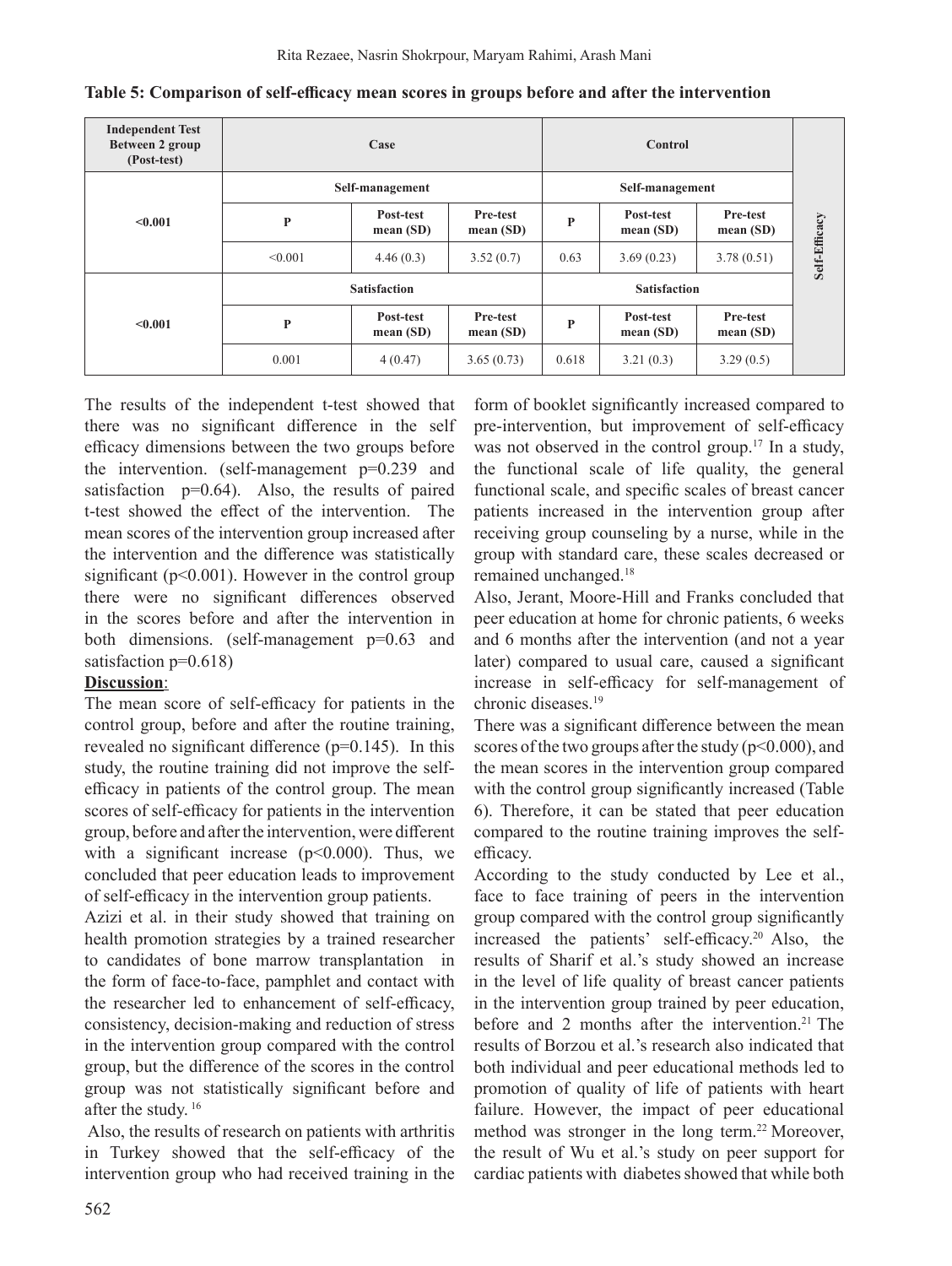the control and intervention groups had improved self-care behavior, self-efficacy and knowledge, the improvement in knowledge was significantly greater in the intervention group that underwent peer support.<sup>23</sup> Khawasi concluded that peer education can improve the self-efficacy and QOL of diabetic patients.<sup>24</sup> Bahrami, Parnian and AlamSamimi concluded that since cancer causes adverse effects on the life quality of patients, nursing advice in the short term may not be able to improve the patient's quality of life.25

Studies have shown that self-efficacy beliefs influence many aspects of personal performance. People who have higher levels of self-efficacy than others have a better physical and mental health, feeling of high self-efficiency, increased personal health and ability to work in different ways.<sup>26</sup> The level of self-efficacy affects a person's expectations about whether the treatment is successful or not.<sup>27</sup> Perhaps, the lack of promotion of the patients'self-efficacy in the control group of the present study is due to inadequate training, support and usual care by professionals.

The study of Vanaki et al. indicated that Iranian patients with cancer and their families complain about lack of support and safety network by their doctors and nurses. Supporting is a vital and multidimensional need that should always be provided to clients. Patients and their families had experienced lack of support from the health care providers.<sup>28</sup> Many women after the diagnosis of cancer, in the field of personal and family coping with the disease, have experienced a high level of helplessness and despair. These patients need help for returning to their normal life and adjustment.<sup>29</sup> The attempts to increase hope and, therefore, the support for the psychosocial adjustment of patients play a vital role in increasing their quality of life.<sup>30</sup>

The mean scores of mental adjustment after the study, compared to before it, significantly increased in both the intervention and control groups  $(p<0.000,$ p<0.002), but the mean difference of mental adjustment scores between the two groups was not significantly different (p=0.185). Therefore, the difference in the mean score of mental adjustment in the experimental group is probably not related to peer education. It's also impossible to argue that peer education program in this study has been more effective for the mental adjustment of patients compared to common training.

Similar to this study, Lee et al. revealed no significant changes in anxiety, depression, and mental adjustment between the intervention group which was supported

by peers and the control group which underwent usual care.20 Also, in Helgson et al.'s study, the result showed that education in the intervention group facilitated the initial adjustment of women diagnosed with early stage breast cancer. There was no evidence of benefits from peer discussion group intervention.<sup>31</sup> Gotay et al. showed that peer counseling via telephone did not lead to better psychosocial outcomes and the persistent distress in these women supports the urgent need for development and testing of more intensive or different supportive interventions for this group of patients.<sup>32</sup>

In contrast to the current study, mental components regarding the quality of life in the intervention group under peer education were significantly improved in comparison with the control group in the research done by Malekpoor Tehrani et al.; the results showed that social support by other patients, as well as educational programs, can be effective in increasing the quality of life in patients with breast cancer.<sup>33</sup> The study of Dehghan et al. on the MS patients also showed significant differences in the level of anxiety and depression of patients in the intervention group under peer education, but this difference in the control group who received usual care was not observed.10,34 In the study of Schover et al., peers counseling led to a significant increase in reproductive health, and reduced flushing and overall mental disorders in patients with breast cancer.<sup>35</sup> Also, in the research done by Garfami, Shafiabadi and Sanaei Zaker, group logotherapy reduced the symptoms of mental disorders such as physical complaints, interpersonal sensitivity, depression, anxiety, aggression and phobia among the intervention group.36

Perhaps, one of the reasons for the outcome of this study is the effect of usual care<sup>3</sup> and another reason may be the confounding factors. Factors such as time, information resources, support resources and different compatibility strategies in people are also among the factors that may be influential in compliance with the disease.

Patients can achieve emotional support through a variety of sources such as family, friends, community and religious group.6 Spouses, children and immediate family are among the supportive individuals who are very important for patients.<sup>37</sup> Patients learn how to control the disease and its complications in the course of daily life from various sources. These include professional staff, family members, friends, other patients, and the media.<sup>38</sup> Another noteworthy point is that people often have 3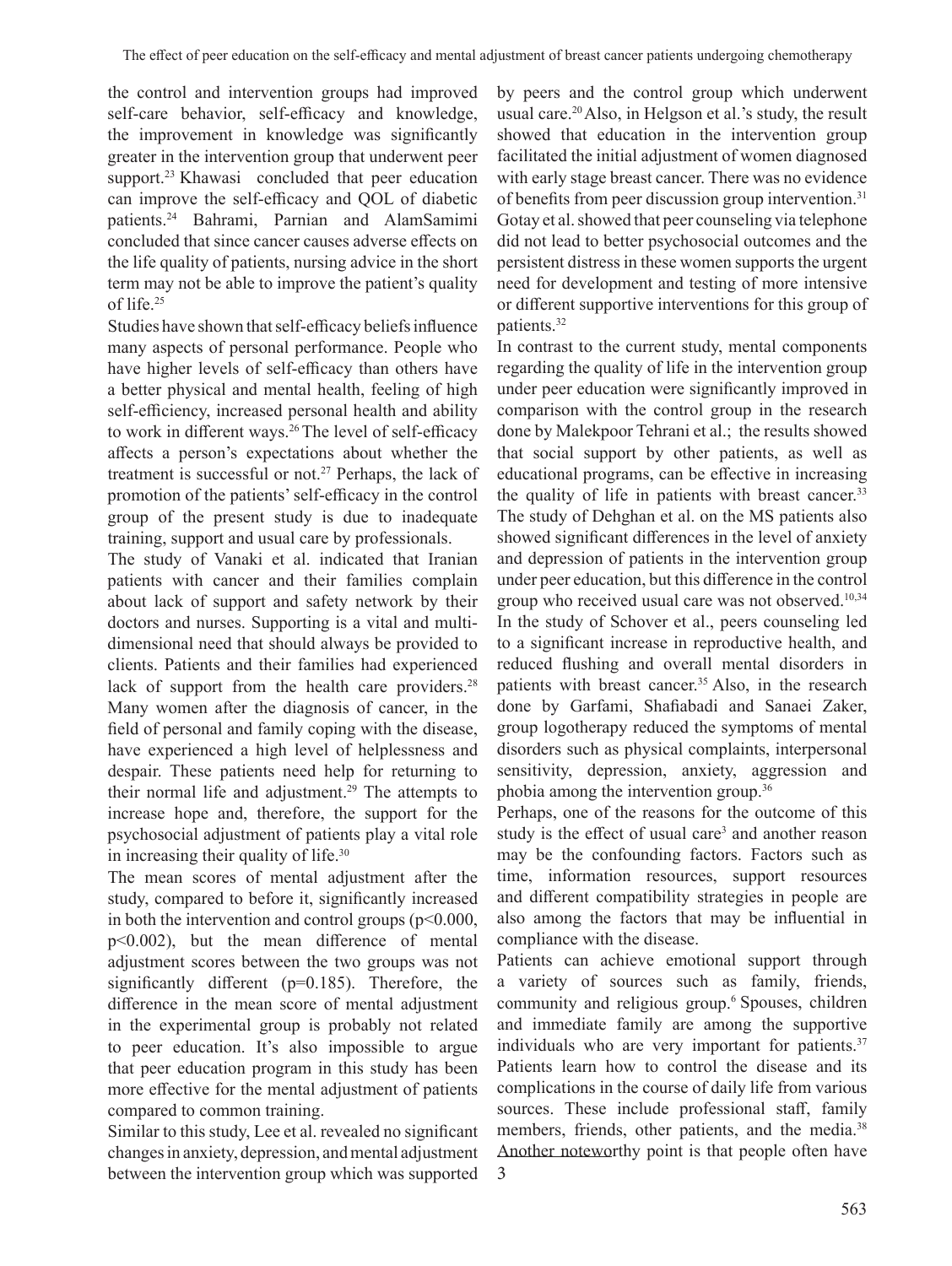different strategies for coping with the disease and its stressful situation. Due to religious and spiritual beliefs and the religious culture of Muslims, the role of religious compatibility strategies of patients in the promotion of mental compatibility with the disease cannot be disregarded.

The results of the study by Taleghani, Yekta and Nikbakht Nasrabadi showed that religious approach was one of the important ways for most patients to fight against breast cancer.<sup>39</sup>

Another important point is that time is one of the influential factors for people to cope with the disease and stressful situations. Over time and through the acute stages, most people accept the new situation and somehow try to deal with it. It seems that promotion in mental compatibility score in both control and intervention groups is partly related to time, using other information and support sources and other compatibility strategies like the religious strategy. As shown in a study by Heidari (2019), even the nurses who are going to work with patients with different types ofdiseases can gain from the education on lifestyle, so that they can help these patients more efficiently. In this case, the breast cancer patients can be trained to cope with the difficulties of this disease by the nurses who are themselves trained on lifestyle and coping strategies.<sup>40</sup>

Also, weak intervention and insufficient observation may be potential causes of lack of improvement in mental adjustment in the intervention group. Studies with more interventions, assessment of results in longer intervals, control and measurement of confounding factors and those with larger sample size can yield more precise results about the effect of peer education and support programs on the mental adjustment of patients with breast cancer receiving chemotherapy.

## **Conclusions:**

Considering the fact that efficiency affects the levels of motivation, quality of performance, flexibility, strength and vulnerability, individual choices in life,<sup>41</sup> way of thinking, feeling and acting of a person,<sup>42</sup> the researchers suggest that the use of this cost-effective training method $42,43$  along with other routine methods and usual care for breast cancer patients undergoing chemotherapy is an effective step to improve the health of patients by promoting their self efficacy.

# **Acknowledgements:**

This paper has been extracted from MSc. thesis done by Maryam Rahimi, MSc student of medical education. The thesis was supported by vice chancellor of research affairs of Shiraz University of Medical Sciences with grant number 6157. We would like to thank Center for Development of Clinical Research of Nemazi Hospital and acknowledge all the personnel of Nemazi Hospital chemotherapy ward for their cooperation and all the patients for their participation in this research.

**Authors Contribution: RR** was the idea owner of this study, designed the study, wrote the first draft and approved the final draft. **NSH** contributed to the design of the study, analyzed the data and edited, approved and submitted the final draft. **MR**  gathered the data, analyzed them and commented on the first draft. AM contributed to the study design, data gathering and analysis, read the first draft and approved it finally.

**Conflict of Interest**: There is no conflict of interest for this article.

**Source of Funding:** None declared.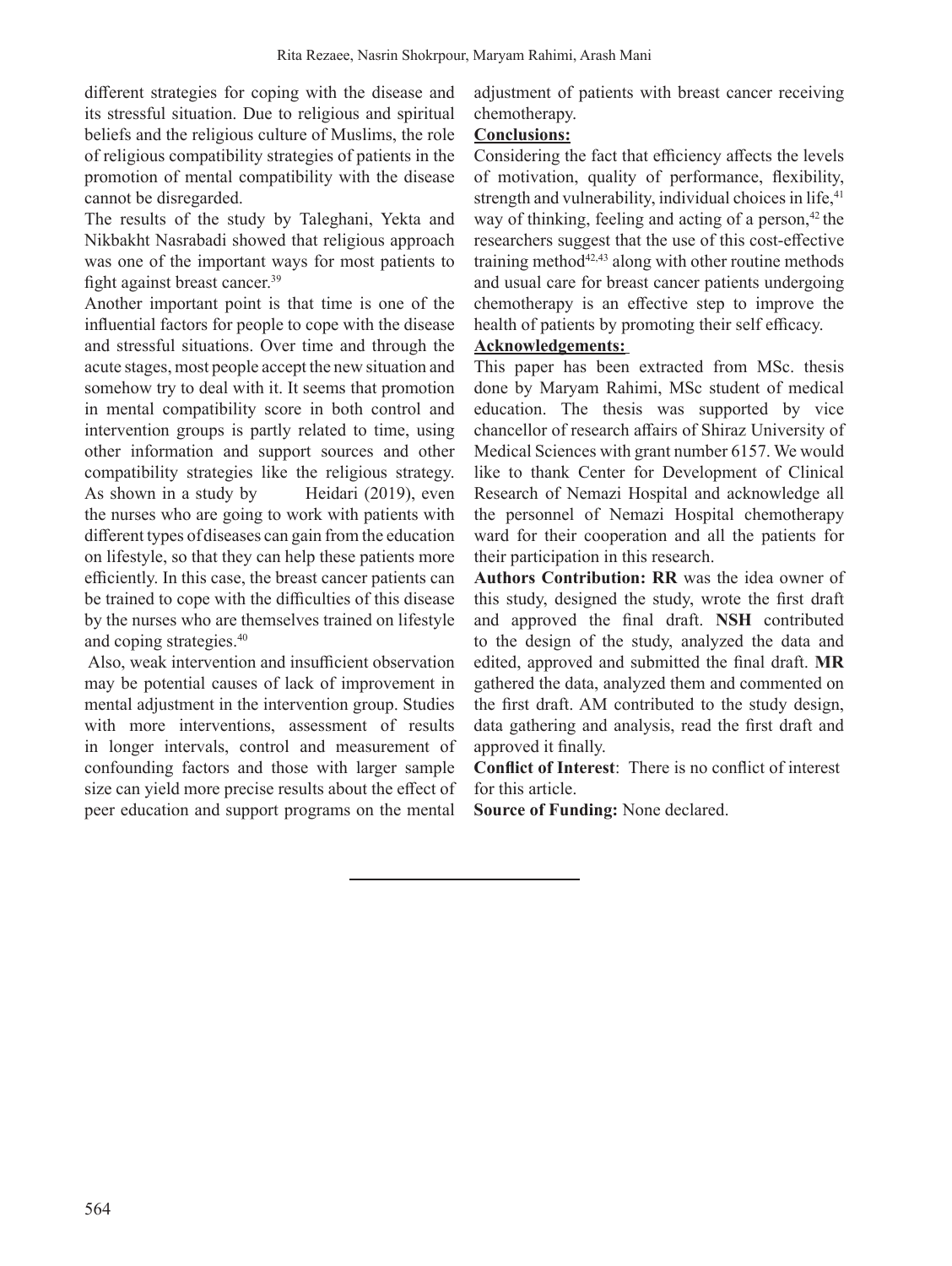# **References:**

- 1. Parkin DM, Bray F, Ferlay J, Pisani P: Global cancer statistics, 2002**.** *CA Cancer J Clin* 2005, **55**(2):74-108.
- 2. Wilson CM, Tobin S, Young RC: The exploding worldwide cancer burden: the impact of cancer on women. *Int J Gynecol Cancer* 2004, **14**: 1-11.
- 3. World Health Organization: Cancer. Retrieved from http://www.who.int/mediacentre/ factsheets/fs297/en
- 4. Harirchi I, Ebrahimi M, Zamani N, Jarvandi S, Montazeri A: Breast cancer in Iran: a review of 903 case records. *Public Health* 2000, **114:** 143-145.
- 5. Mousavi SM, Montazeri A, Mohagheghi MA, Mousavi Jarrahi A, Harirchi I, Najafi M, Ebrahimi M: Breast cancer in Iran: An epidemiological review. *Breast J* 2007, **13**: 383-391.
- 6. Brown S, Bruchak K, Milano M. Patient Teaching Reference Manual. pennsylvania: Judith A; 2002.
- 7. Ieropoli S, White V, Jefford M, Akkerman D. Models of peer support for bowel cancer patients final report. Cancer Australia: Centre for Behavioural Research in Cancer The Cancer Council Victoria, 2009.
- 8. Alavi N, Manaei M. Anxiety in patients with breast cancer and deal with it[persian]. *Journal of Iran Breast Diseases*. 2009; **2**(3-4):43-5.
- 9. Beckham JC, Burker EJ, Lytle BL, Feldman ME, Costakis MJ. Self-efficacy and adjustment in cancer patients: A preliminary report. *Behav Med* 1997; **23**: 138–42.
- 10. Hirai K, Arai H, Tokoro A, Naka N. Self-efficacy, psychological adjustmentand decisional-balance regarding decision making for outpatient chemotherapy in Japanese advanced lung cancer. *Psychol Health* 2009; **24**:149–60.
- 11. Kohno Y, Maruyama M, Matsuoka Y, Matsushita T, Koeda M, Matsushima E. Relationship of psychological characteristics and selfefficacy in gastrointestinal cancer survivors. *Psychooncology* 2010; **19**: 71–6.
- 12. Haas BK. Fatigue, self-efficacy, physical activity, and quality of life in women with breast cancer. *Cancer Nurse* 2011; **34**: 322–34.
- 13. Helgeson VS, Cohen S, Schulz R, Yasko J. Longterm effects of educational and peer discussion group interventions on adjustment to breast cancer. *Health Psychol*. 2001; **20**(5):387-92*.*
- 14. Simoni JM, Huh D, Frick PA, Pearson CR, Andrasik MP, Dunbar PJ, Hooton TM. Peer support and pager messaging to promote

antiretroviral modifying therapy in Seattle: A randomized controlled trial*.* J Acquir Immune Defic Syndr. 2009; **52**(4):465-473.

- 15. Watson M, Law M, Santos M, Greer S, Baruch J, Bliss J. The Mini-MAC: Further Development of the Mental Adjustment to Cancer Scale. *Journal of Psychosocial Oncology* 1994;**12**(3): 33-46.
- 16. Azizi Fini I, Adib Hajbaghery M, Salahshoorian Fard A, Khachian A. The effect of healthpromotion strategies education on self-care self-efficacy in patients with bone marrow transplantation. *Iranian Journal of Critical Care Nursing*. 2011;**4**(3):109-16.
- 17. Ünsal A, Kaşıkçı MK. Effect of Education on Perceived Self-Efficacy for Individuals with Arthritis. *International Journal of Caring Sciences*. 2010;**3**(1):3-11.
- 18. Heravi karimovi M, Poor Dehghan M, Faghihzadeh S, Montazeri A. The effect of group counseling program on functional scale of quality of life in breast cancer patients undergoing chemotherapy[persian]. *Medical Journal of Daneshvar* 2006;**13**(62):69-78.
- 19. Jerant A, Moore-Hill M, Franks P. Home-Based, Peer-Led Chronic Illness Self-Management Training. *Annals of Family Medicine* 2009;**7**(4):319-27.
- 20. Lee R, Suk Lee K, Oh E. A Randomized Trial of Dyadic Peer Support Intervention for Newly Diagnosed Breast Cancer Patients in Korea. *Cancer Nursing*. 2013;**36**(3):15-21.
- 21. Sharif F, Abshorshori N, Tahmasebi S, Hazrati M, Zare N, Masoumi S. The effect of peer-led education on the life quality of mastectomy patients referred to breast cancer-clinics in Shiraz,Iran 2009. *Health and Quality of Life Outcomes.* 2010;**8**(74).
- 22. Borzou SR, Salavati M, Bayat Z, Soltanian AR, Homayounfar S. A comparison of Individual and Peer Educational Methods on Quality of life in patients with heart failure. *Iranian Journal of Medical Education*. 2014;**14**(9):767-77.
- 23. Wu CJ, Chang AM. Peer supporters for cardiac patients with diabetes. *International Nursing Review*. 2012;59:345–52.
- 24. Khavasi M. Effects of peer education on selfefficacy and quality of life in diabetic patients: Tehran University of Medical Sciences; 2014.
- 25. Bahrami M, Parnian R, Alam Samimi M. The effect of nursing consultation involving cancer survivors on newly diagnosed cancer patients' quality of life. *Iranian Journal of Nursing and*